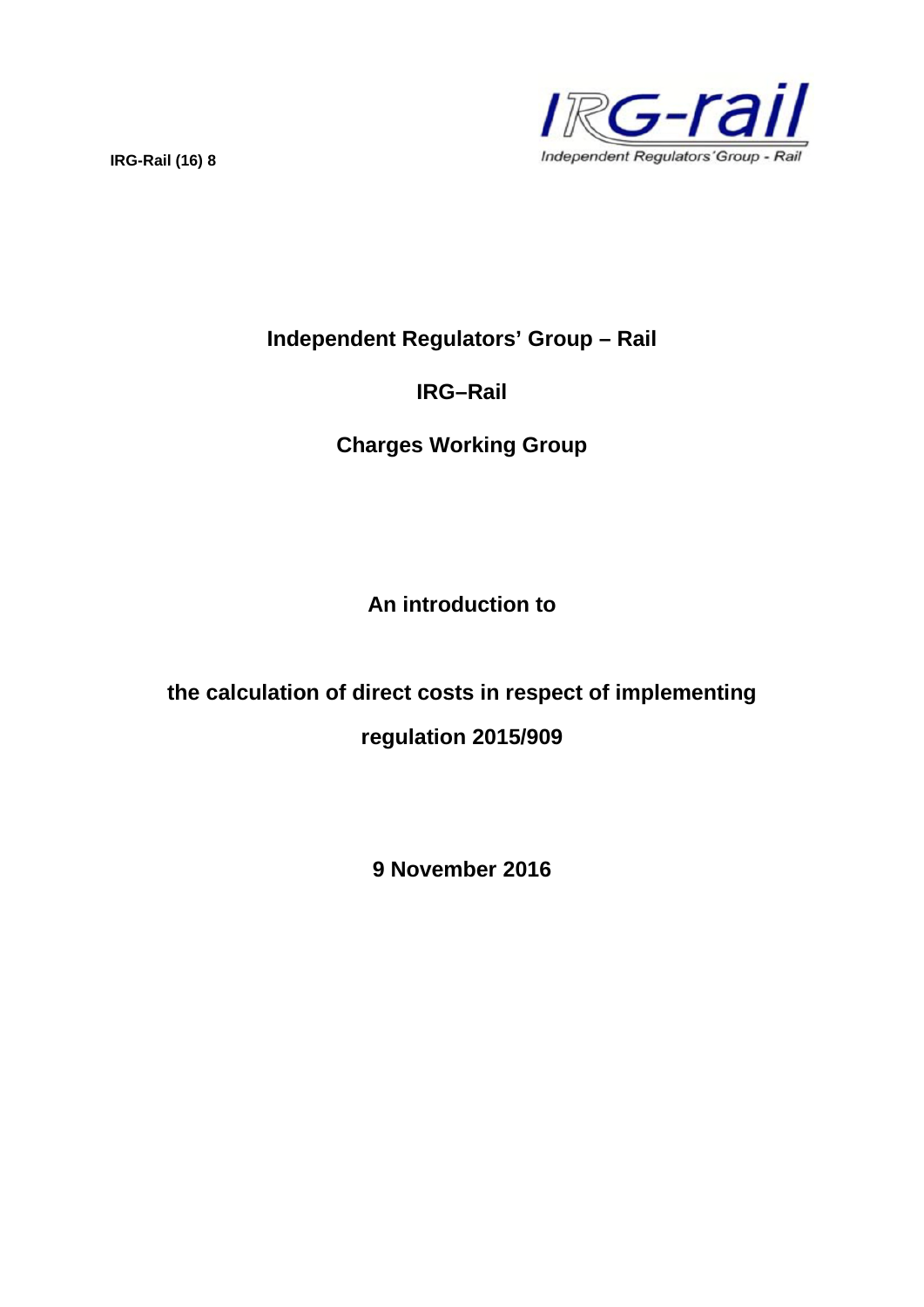

#### **Executive summary:**

- *1. The Commission Implementing Regulation n°2015-909 foresees a methodology to calculate direct costs based on the difference between total underlying costs of providing railway services and a list of non-eligible ones. In addition, article 6 also allows using econometric and engineering methodologies to calculate direct costs. This paper aims at providing a non-technical introduction to the calculation of direct costs using these two methodologies.*
- *2. Engineering methodologies are based on engineering knowledge and techniques* and sometimes are complemented by the information contained in cost accounting models*. They blend bottom-up methods (to evaluate the physical relationship between the operation of train services and wear and tear of the infrastructure) and top-down cost allocation methods (to estimate future maintenance and renewal costs and allocated them to cost categories and reference objects). Operating costs other than maintenance may also be included in the calculation of direct costs provided that the infrastructure manager can transparently, robustly and objectively measure and demonstrate that these costs are directly incurred by the operation of the train service.*
- *3. Econometrics is a proven method blending mathematics, statistics, and economics which has the advantage of solely relying on data to calculate the marginal cost of traffic. This methodology requires the infrastructure manager to collect extensive data on operational, maintenance and renewal costs, on traffic and on other characteristics (e.g. infrastructure, geographical or topological characteristics) at a sufficiently disaggregated level to allow satisfactory estimations. The econometric methodology enables to estimate the impact of traffic on costs, all other factors held equal (i.e. controlling for all other characteristics included in the estimation). Using the estimated impact of traffic on costs, it is then possible to deduct or calculate the marginal costs of traffic.*
- *4. As the basic charging principle for the minimum access package set out in Directive 2012/34/EU, IRG-Rail Member States consider that a sound estimation of the cost that is directly incurred is of prime importance. Regulatory bodies will thus attach great importance to reviewing the calculations of IMs as well as to making sure that the level of the charge for the minimum access package remains over time a faithful reflection of the direct costs.*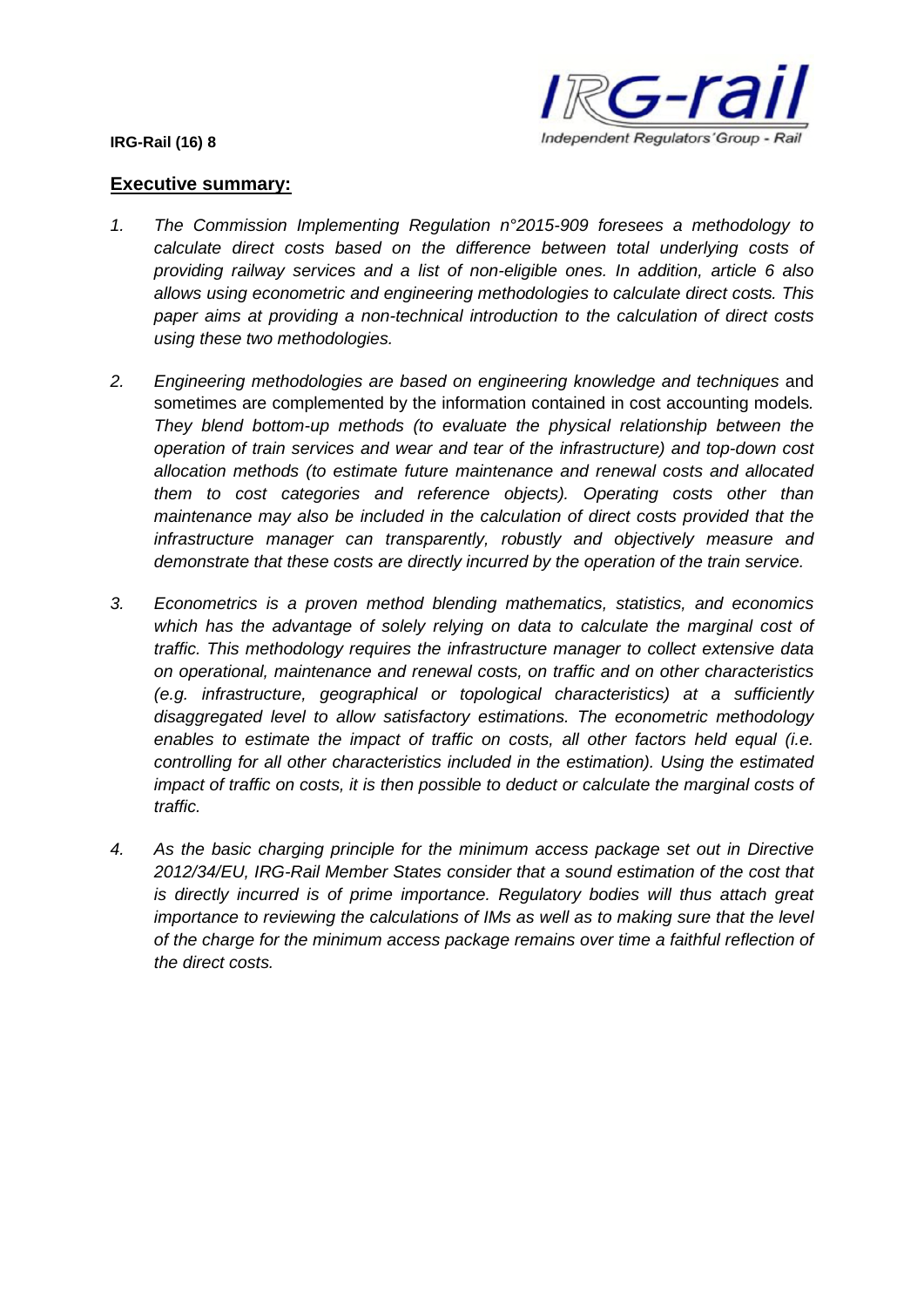

#### **I. Purpose and background of the document**

#### **A. Main purpose of the paper**

- 5. This paper aims at providing a short, comprehensible and practice-oriented introduction to the calculation of the "*cost that is directly incurred as a result of operating the train service*" as set out in Article 31(3) of Directive 2012/34/EU. The Commission Implementing Regulation n°2015-909 foresees a methodology to calculate direct costs based on the difference between total underlying costs of providing railway services and a list of non-eligible ones. In addition, article 6 also allows using econometric and engineering methodologies to calculate direct costs. The paper presents these two methodologies. This paper presents these two methodologies..
- 6. Article 9 of Commission Implementing Regulation n°2015-909 sets out a transitional provision with respect to the calculation of the cost that is directly incurred through the use of the infrastructure: *"[t]he infrastructure manager shall submit its method of calculation of direct costs and, if applicable, a phasing-in plan to the regulatory body no later than 3 July 2017".* As an introduction to the calculation of direct costs, IRG-Rail thus considers this paper to be of particular interest to railway infrastructure managers (IMs) and national regulatory bodies which have to adapt to the provisions of the Implementing Act. More generally, IRG-Rail considers this paper to be of interest to any party willing to understand the basis and rationale behind the use of engineering and econometric methods to calculate direct costs.

#### **B. Background**

- 7. Article 31(3) of Directive 2012/34/EU sets out the basic charging principle for calculating charges for the minimum access package: *"Without prejudice to paragraph 4 and 5 of this Article or to Article 32, the charges for the minimum access package and for access to infrastructure connecting service facilities shall be set at the cost that is directly incurred as a result of operating the train service."*
- 8. On 12 June 2015, the Commission adopted the implementing act n°2015-909 on the modalities for the calculation of the cost that is directly incurred as a result of operating the train service. In this document, the Commission notably sets out the scope of costs that need to be considered and the suitable methodologies for the calculation of the cost that is directly incurred.
- 9. Article 3(1) presents the "difference" methodology and reads as follows: "*Direct costs on a network-wide basis shall be calculated as the difference between, on the one hand, the costs for providing the services of the minimum access package and for the access to the infrastructure connecting service facilities and, on the other hand, the non-eligible costs referred to in Article 4<sup>1</sup>* ".

<sup>&</sup>lt;sup>1</sup> Article 4 of Implementing Regulation 2015-909 lists non-eligible costs.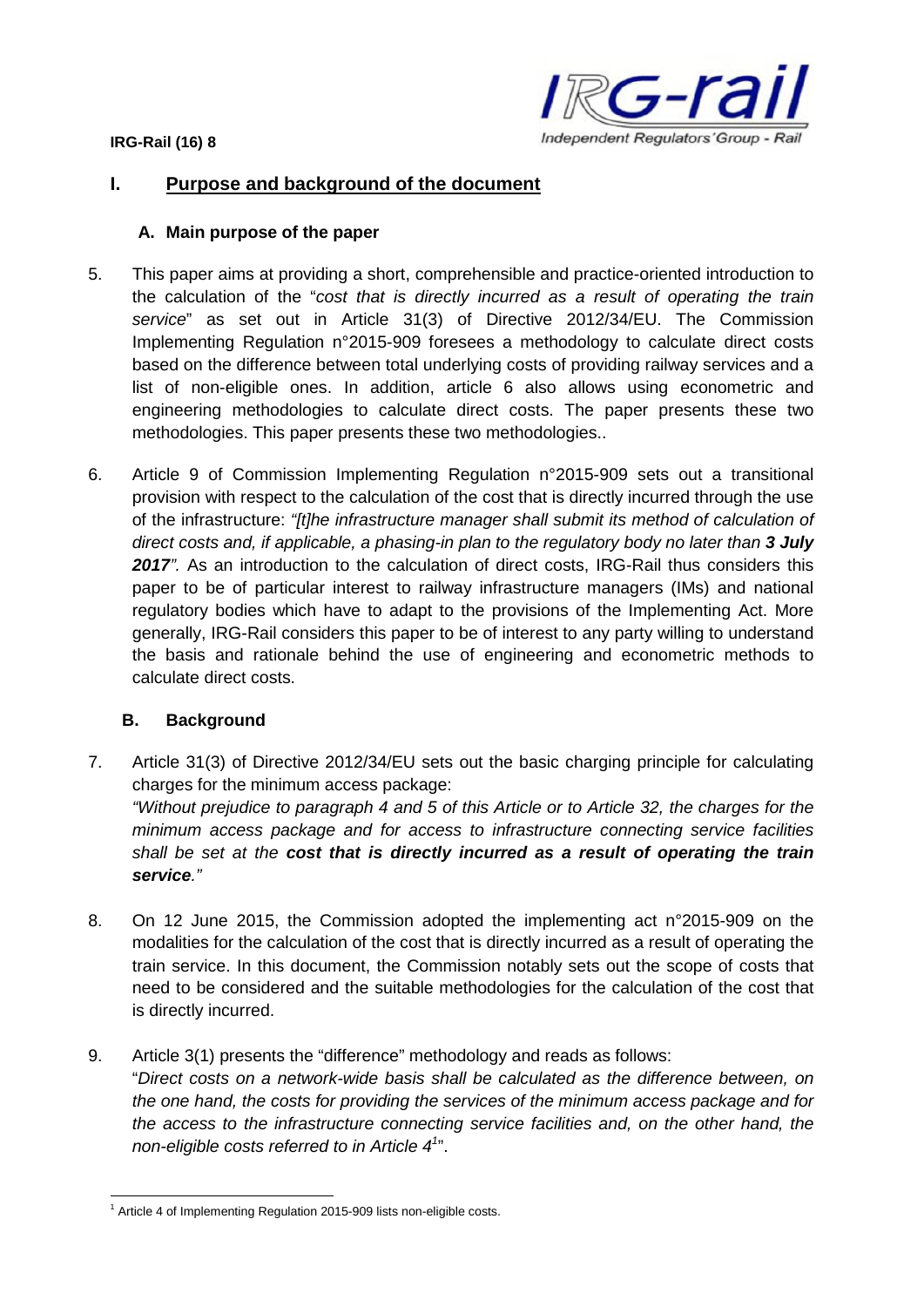

10. Moreover, Article 6 allows the infrastructure manager to calculate direct costs using other methodologies:

"*By derogation to Article 3(1) and the first sentence of Article 5(1), the infrastructure manager may calculate direct unit costs by means of robustly evidenced econometric or engineering cost modelling, provided it can demonstrate to the regulatory body that the direct unit costs include only direct costs incurred by the operation of the train service and, in particular, do not include any of the costs referred to in Article 4."*

- 11. According to the Recast, the IM may levy additional charges reflecting, for instance, scarcity of capacity<sup>2</sup> (Article 31(4)) and environmental costs (Article 31(5)). Moreover, Article 32 provides exceptions to the basic charging principle for the minimum access package. In particular, Article 32(1) states that Member States may, under certain conditions, impose charges above the cost that is directly incurred in order to allow the recovery of full costs incurred by the IM. The mark-ups above direct costs should be bearable by the market segments and should be levied on the basis of efficient, transparent and non-discriminatory principles, while guaranteeing optimal competitiveness of these segments. The levy of mark-ups allowed by Article 32(1) is thus inspired by a Ramsey-Boiteux pricing scheme in which the relative mark-up on the marginal cost has to be inversely proportional to the price elasticity of the retail market segments.
- 12. This paper is organised as follows:
	- a. Purpose and background of the document
	- b. Summary of IRG-Rail position papers on direct costs
	- c. Methodology 1: Bottom-up and non-econometric top-down models
	- d. Methodology 2: Econometric methods□
	- e. Practical problems
	- f. Conclusion

## **II. Summary of IRG-Rail position papers on direct costs**

13. Between 2012 and 2014, IRG-Rail has issued four position papers<sup>3</sup> on the cost that is directly incurred. These papers were published prior to the Commission Implementing Regulation 2015/909 and aimed at clarifying the concept and sharing the common views of IRG-Rail on this issue. Concerning the interpretation of the concept of costs directly incurred, the October 2012 paper states that:

*"The IRG-Rail charging working group supports the view that the "cost that is directly incurred" should be interpreted as "short-run marginal cost" (SRMC), and that short-run marginal cost should be taken to include:*

<sup>2</sup> On this topic, we refer the reader to IRG-Rail's position paper "*Initial approach to capacity charging*", 19-20 November 2014. 3 The four position papers are : (1) *Position paper on the concept of « cost that is directly incurred »*, October 2012, (2) *Position paper on the European Commission's upcoming draft implementing act on the modalities for the calculation of the cost that is directly incurred as a result of operating the train*, October 2013, (3) *Position paper on the forthcoming implementing act on the modalities for the calculation of the cost that is directly incurred as a result of operating the train service*, November 2014 and (4) *Second position paper on the European's Commission upcoming draft implementing act on the modalities for the calculation of the cost that is directly incurred as a result of operating the train service*, May 2014.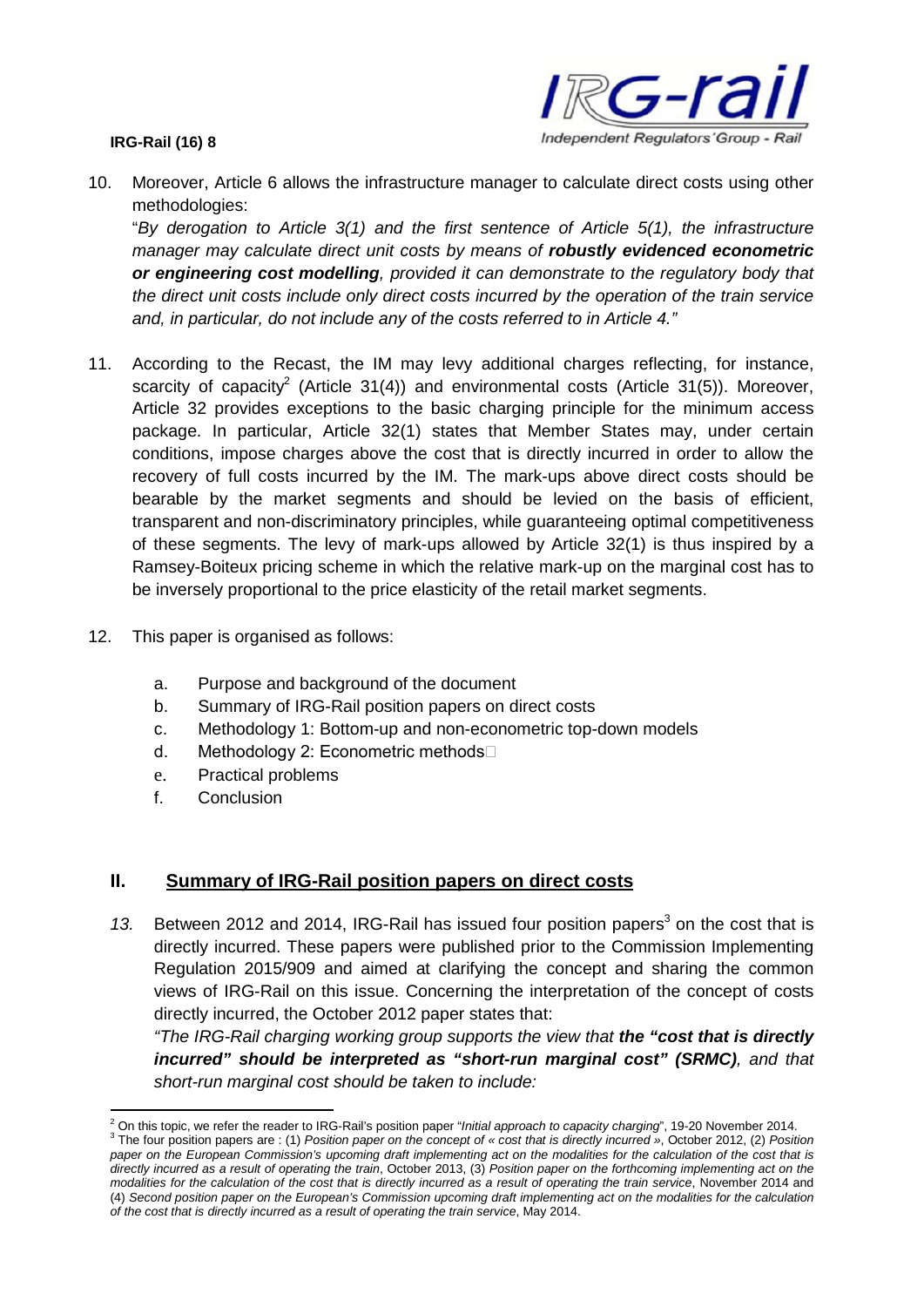--ra Independent Regulators' Group - Rail

**IRG-Rail (16) 8**

- *1. Operating costs (e.g. signalling);*
- *2. Maintenance costs (e.g. wear and tear repairs);*

## *3. Renewal costs.*

*IRG-Rail underlines that, by definition, all fixed costs shall be excluded from the costs considered (…)."*

14. Moreover, the October 2012 paper also sets out IRG-Rail's preferred methods of estimation of the cost that is directly incurred:

*"There are two main approaches for estimating efficient marginal costs. These are the so-called 'bottom-up' and 'top-down' approaches<sup>4</sup> . The bottom-up approach provides a good understanding of how costs are incurred from an engineering perspective, but it often relies on a number of disputable assumptions. The advantage of the top-down methodology is that it is based on actual information on wear and tear costs<sup>5</sup> . As such, it provides a useful tool to check the robustness of the results of engineering methods."*

15. Views expressed in IRG-Rail's position paper remain unchanged.

### **III. Methodology 1: Bottom-up and non-econometric top-down models**

- 16. Article 6 of the Implementing Regulation allows engineering cost modelling methods for the calculation of direct unit cost. Unlike econometric cost modelling, these methods are based on engineering sciences and techniques and sometimes are complemented by the information and cost drivers included in cost accounting systems. The direct costs of a single output unit are calculated using engineering knowledge, resulting for example in direct unit costs per track-km.
- 17. On the one hand, bottom-up models follow engineering approaches that are based on technical parameters, technical interrelations, construction or production techniques. They consider natural science knowledge, especially physics, as well as applicationoriented findings. On the other hand, top-down models are based on cost allocation methods, usually developed in cost accounting and in regulation. From the starting point of an existing cost accounting system, cost components are evaluated regarding their variability due to the operation of trains with the help of engineering knowledge. In this section, the top-down methods described are different from econometric modelling.
- 18. Bottom-up methods evaluate the physical relationship between the operation of train services and wear and tear of the infrastructure. Parameters that influence the wear and tear due to utilization such as train mass, speed, type of vehicle, bogie or chassis and axle numbers/weight as well as track parameters like radii or inclination are taken into consideration during the engineering evaluation. The evaluation includes the

<sup>4</sup> Wheat and Smith (2008) describe the **bottom-up methodology** as approaches relying "*on engineering models and judgment to determine the likely wear and tear impact of running an extra vehicle on different components of the infrastructure network*". As for **top-down methodologies**, the authors describe them as approaches using "*data on costs of maintaining and/or renewing the infrastructure and estimating what proportion of the total (average) costs are variable with traffic*".

<sup>&</sup>lt;sup>5</sup> It should be noted that operating costs also need to be taken into account for the calculation of direct costs.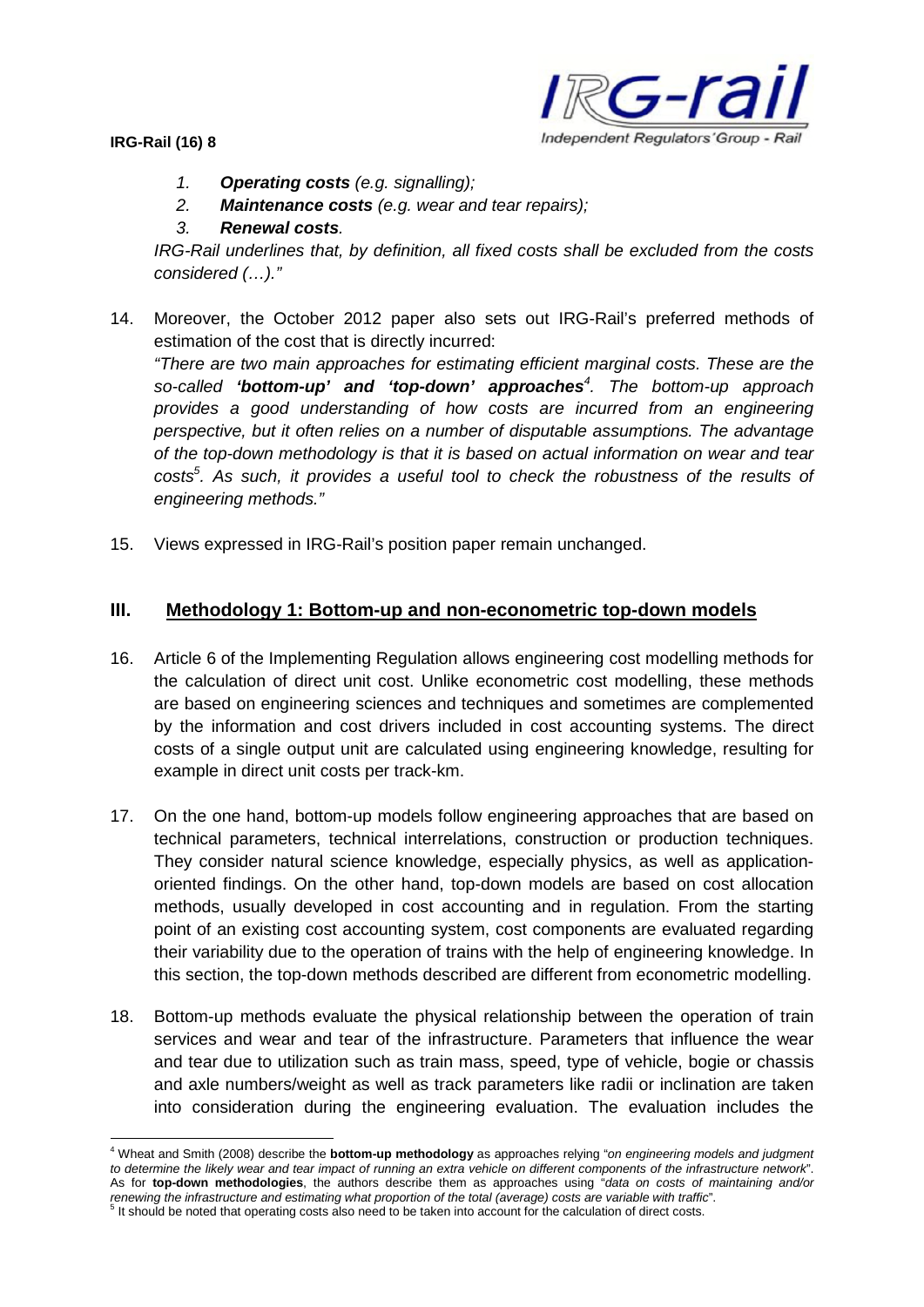

assessment of costs to the observed relationships and dependencies. The evaluation process will reveal possible cost drivers, e.g. for maintenance and renewal costs, due to the utilisation of tracks. The knowledge of the cost drivers helps to calculate the direct unit costs per output unit. The result of the engineering evaluation will be very detailed knowledge about actual cause and effect relationships. However due to a restricted view (i.e. restricted to physical relationships) it is possible that effects on the total system are overlooked. This is why IRG-Rail considers bottom-up methods should be complemented by top down methods.

- 19. Top-down cost allocation methods use accounting data from the books of the IM as a starting point. Direct costs cannot directly be computed out of existing accounting systems. For this reason, the costs that are not relevant for the calculation of direct costs are subtracted from the total costs for the provision of the services of the minimum access package. For this purpose, cost categories and reference objects from the accounting system of the infrastructure manager are selected for the cost allocation process and their relevance for the calculation of direct costs is assessed. Based on current accounting data, maintenance and renewal costs can then be allocated to cost categories and reference objects**.** The criterion for this assessment is the variability of costs due to a change in traffic. In order to identify direct costs, a possible method could be to observe if and how cost categories vary as a direct consequence of given percentage of change in traffic. For example, cost categories like "financing costs" do not vary with a change in traffic, while reference objects like "railway crossing" and "tracks" vary with a change in traffic and are considered to be relevant for direct cost calculation. Article 4(1) of the regulation provides a list of cost categories and reference objects that are not eligible for the direct cost calculation.
- 20. In a second step of the top-down approach cost drivers are identified for each cost category on the basis of engineering knowledge. All of the above-mentioned influencing parameters can be taken into consideration. The variability of the cost category due to a change in traffic is evaluated and expressed in a percentage value that shows the dependence of the cost category in relation to a change of traffic. For example, the costs for the maintenance of overhead catenary could show to be 50 % variable due to traffic. The value of 50 % is determined by expert opinion on the basis of their (engineering) knowledge of causation (speed, mass, etc.). In order to allocate this variable cost share for maintenance of overhead catenary the costs have to be attributed by using cost drivers or influencing parameters to the single cost unit.
- 21. However direct costs are not limited to maintenance and renewal costs. It is well known that operating costs other than maintenance can also vary with the change in traffic. If the IM can transparently, robustly and objectively measure and demonstrate that costs are directly incurred by the operation of the train service, additional cost categories, as given in Article 3(4), can be part of the calculation of direct costs. An example is staff costs for the preparation of timetables and allocation of train paths.
- 22. The cost allocation process for these additional cost categories of train operation is exactly the same as for the maintenance and renewal costs. To this extent, the top-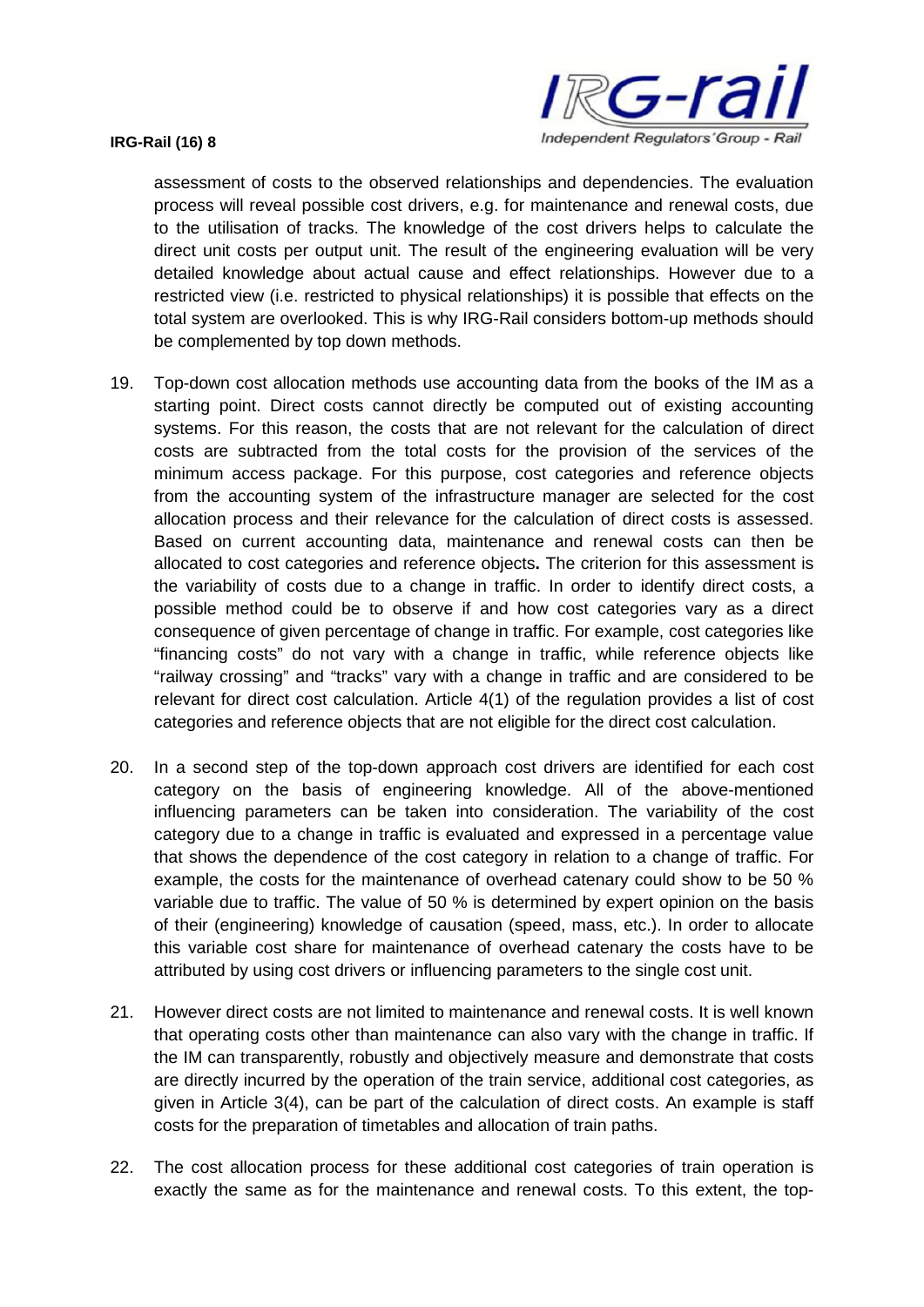

down method leads to a very detailed and yet broad view on the direct costs. Only the assessment of the degree of variability of costs is based on engineering knowledge.

- 23. In Germany, direct costs are calculated from the total costs of the provision of the minimum access package. After the deduction of costs that are not relevant for the calculation of direct costs - as they obviously do not vary with the operation of trains (for example imputed costs, other operating income or other non-operating results) – relevant cost blocks with similar cost centers are identified. In Germany, the relevant cost blocks for the calculation of direct costs are timetabling, operation, maintenance, depreciation and costs of nodes. Those costs blocks are all – apart from the cost block depreciation - evaluated by expert engineers regarding their variability due to train operations. The experts define the degree of influence of a change in the amount of traffic on the respective costs in the cost blocks. Only the variable parts of the costs blocks are taken into consideration. Further, the experts evaluate which tasks and services are performed under the cost blocks to identify cost drivers: For each task or service decisive driving activities can be isolated (for example the number of track applications). With the help of these cost drivers, the costs are divided up between the market segments, resulting in the end in the total amount of direct costs per market segment. The cost block depreciation undergoes an econometric analysis. Using data based on observations of the German market, a regression analysis isolates the usage-dependent part of the depreciation. This is added to the direct costs per market segment calculated as described above.
- 24. In Great-Britain, direct costs that vary with traffic (maintenance and renewal costs) are calculated using the Infrastructure Cost Model (ICM). The ICM contains estimates of long term costs by asset type for each strategic route section, based on assumptions regarding asset life derived from asset type, usage and asset management policy. Modelling direct costs using ICM provides a bottom-up approach which can be refined with expert engineering assessment. Once the variable costs are estimated, they are allocated to cost drivers based on the characteristics of the vehicle types, by their impact on track and structures. For track, the allocation is made by looking at both vertical and lateral forces and using a rail surface damage (RSD) term. The RSD model evaluates the damage caused by a single vehicle based on speed, axleload, unsprung mass and vehicle group (loco, multiple unit, 2-axle freight).

# **IV. Methodology 2: Econometric methods**

25. Econometrics is a proven method blending mathematics, statistics, and economics which has the advantage of relying on actual data to calculate the marginal cost of traffic. The econometric methodology enables to express costs as a function of traffic and other characteristics (*e.g.*, characteristics of the network). Estimating this function yields the impact of traffic on costs, all other factors held equal (*i.e.* controlling for all other characteristics included in the estimation). Using the estimated impact of traffic on costs, it is then possible to deduct or calculate the marginal costs of traffic. Graph 1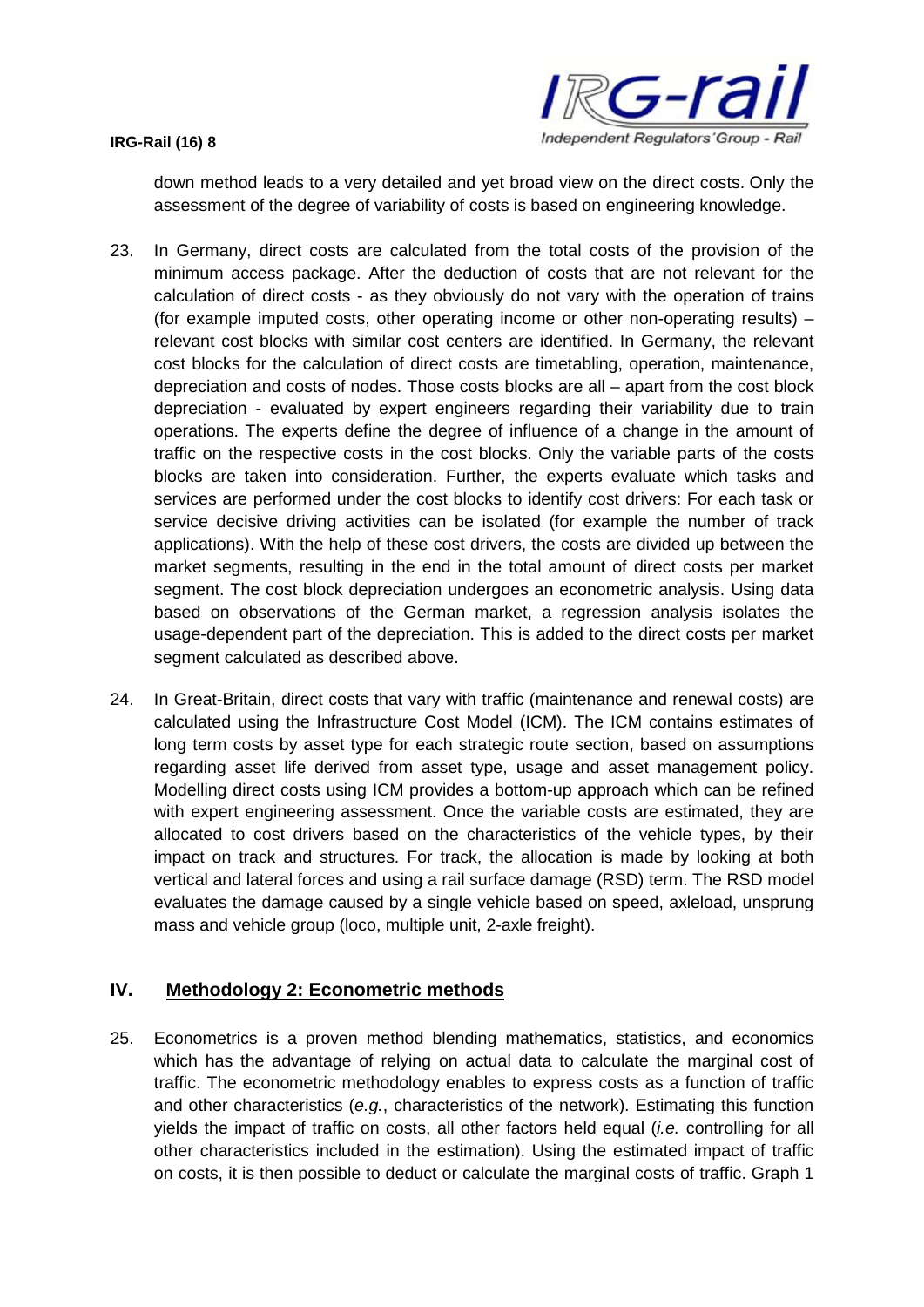

summarizes the steps needed to calculate marginal costs using econometric methodologies.

- 26. To calculate marginal costs using econometric methods, the IM first needs to collect recent data on operational, maintenance and renewal costs, on traffic (expressed in terms of (gross)tonne-km or train-km and, if possible, disaggregated between traffic types), and on other characteristics (*e.g.* infrastructure characteristics as well as geographical or topological characteristics such as climate, population density or territory morphology) at the network section level (*e.g.* track or track segment level). Fixed and other non-eligible costs that are identifiable without econometric modelling may optionally be extracted from the cost base already in this phase. The datasets on costs, traffic and other characteristics should be merged into a single dataset to allow econometric estimation.
- 27. The data used should be available over a representative part of the network for a minimum of one year, although academics recommend using multiple years of data in order to obtain more precise results<sup>6</sup>. Indeed, multiple years of data enable the use of fixed effects estimation methods, which capture invariable unobserved infrastructure, managerial and climate effects that are expected not to change with respect to a base year. Longer term data also allow exploring the dynamic aspects of railway infrastructure operation and maintenance<sup>7</sup>. For this reason, IRG-Rail considers that it is important for IMs not to change the network section level over which they collect data over time, in order to enable the econometric analysis of data over a long time span. If multiple years are used, the cost data should be adjusted in the national currency of a given year<sup>8</sup>. In any case, the sample size resulting from the segmentation of the network and the number of years considered should be large enough to enable the use of econometric analysis<sup>9</sup>.
- 28. For operational and/or maintenance costs, the annual costs at the track or track section level are assumed to vary with the characteristics of the infrastructure and the level of traffic that circulated during the year. In other words, annual operational and/or maintenance costs can be expressed as a function of the annual level of utilization to estimate the marginal effect of traffic on costs. A variety of functional forms have been used to econometrically estimate this cost function, including log-log (e.g., Marti et al. 2008), translog (e.g., Johansson and Nilsson 2004) and box-cox transformations (e.g., Gaudry and Quinet 2003)<sup>10</sup>
- 29. It should be noted that the estimation of renewal costs may differ from that of operational and maintenance costs, especially if the estimation is based on an annual relation between costs and traffic, as above. Indeed, in a given year, most assets will not be renewed, resulting in a large number of renewal costs equal to zero at the track

<sup>6</sup> Andersson (2007) states that *"(…) collecting data over time will give the research community and the infrastructure manager a possibility to provide better analyses*".

<sup>7</sup> Andersson (2008) for instance shows that infrastructure operation and maintenance costs are reduced prior to a major renewal.

<sup>&</sup>lt;sup>8</sup> See for instance Johansson and Nilsson (2004).

<sup>9</sup> On this issue, we refer the reader to the formulae described in Harris (1985).

 $10$  Including their variations, e.g. Cobb-Douglas is a simplified form of translog.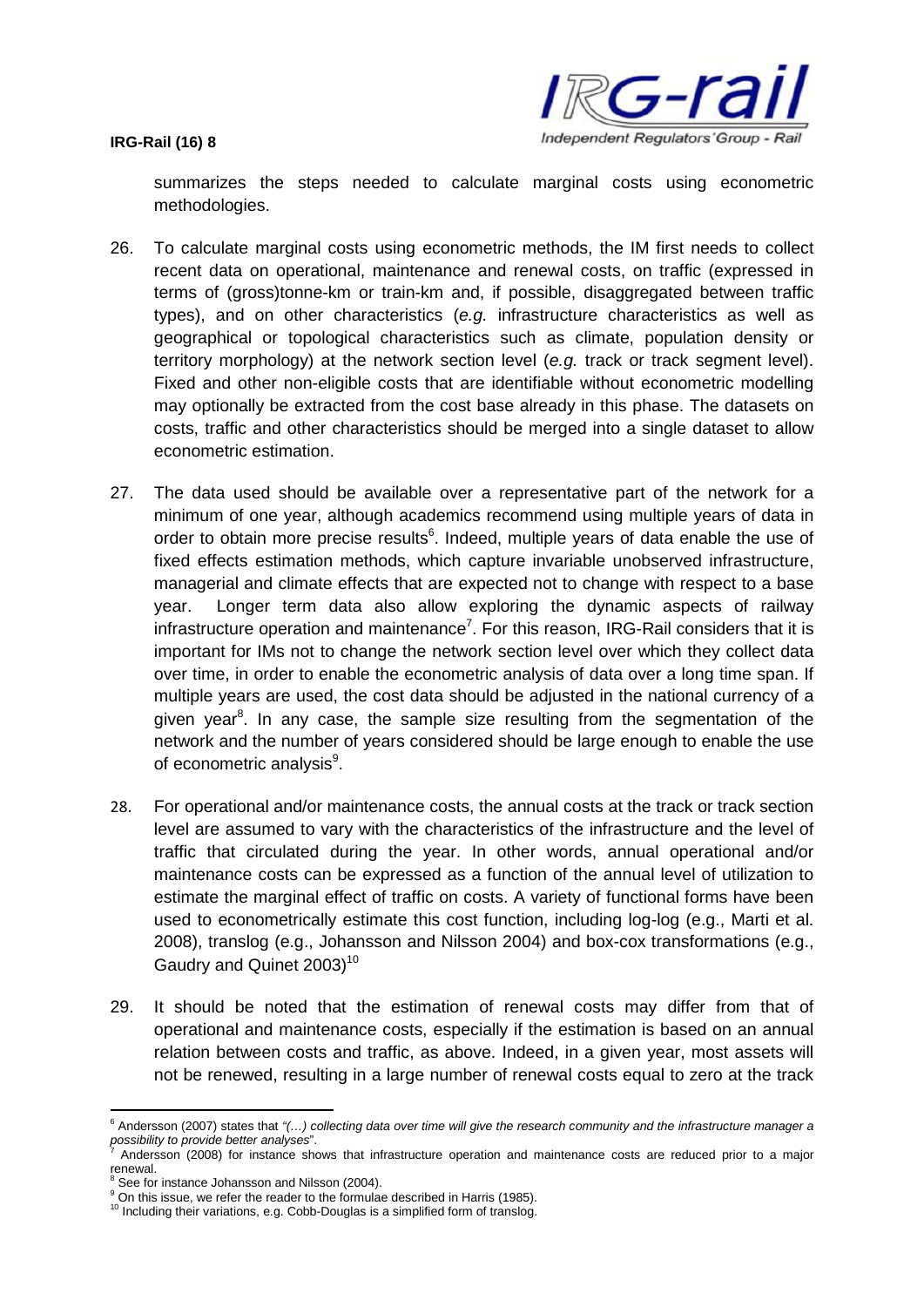

or track section level. This is likely to lead to a low correlation between renewal costs and utilization as a majority of observations with a positive annual traffic will be associated with a renewal cost of zero. In fact, the occurrence of renewal operations is more correlated to the cumulated traffic since the last renewal operation than to a given annual level of utilisation. Since IMs often lack data on such extended periods of time, academics have relied on more advanced methodologies that enable to circumvent these methodological issues and derive a marginal cost of renewal. These methods for instance include survival analyses<sup>11</sup> (e.g., Andersson et al. 2016) as well as censored and truncated models<sup>12</sup> (e.g., Andersson et al. 2012). Another way to address the issues related to the renewal costs is to one common cost function for operational, maintenance and renewal costs. In other words, renewal costs could be estimated together with operation and maintenance costs (as a bundle). Although this approach has sometimes been applied to circumvent the issues discussed above, Link (2015) underlines that the problems may only be solved "*if cross-sectional data for a sufficiently long time period is available*". Unfortunately and as underlined above, the data needed for such estimations is often unavailable for such extended periods of time.

- 30. The final step of the analysis consists of determining marginal costs and, optionally, deriving the elasticity of costs with respect to traffic, which yields the percentage of costs that vary with traffic. These estimates can be directly derived from the previously mentioned models, especially the log-log and the trans-log ones.
- 31. The estimation of direct costs through an econometric model can be performed also to implement an efficiency/productivity analysis<sup>13</sup>. The objective of this type of analysis is to gauge the relative performance of decision making units, thus providing a benchmark for efficiency gains achievable by each unit. In the case at hand, the relative operation and/or maintenance performance can be assessed at different levels: at the national level (using data from foreign IMs) or within the country (for instance by comparing performance between different regions or maintenance centres). The efficacy of the econometric analysis strongly depends on the quality and quantity of data that are available. The models of efficiency analysis can be parametric (such as the stochastic frontier analysis) and non-parametric (such as the DEA). Models of stochastic frontier analysis of production and cost functions have already been used in

<sup>&</sup>lt;sup>11</sup> In the context of the estimation of marginal costs of transports, Link (2015) explains the rationale behind the use of survival analysis: "*[i]t uses physical measurements of infrastructure damages or infrastructure condition to estimate a functional relationship, a so-called lifetime or duration function, between these measurements, infrastructure characteristics, traffic volume, climate information and other explanatory variables. The obtained damage-traffic relationships are evaluated in monetary terms by using costs for renewal work. The change in the lifetime as a consequence of traffic change affects the present value of future renewal costs and is thus the base for the marginal cost calculation. In contrast to econometric studies, duration approaches derive marginal costs based on renewal requirements independent of the actual spending for renewals*."

<sup>12</sup> Andersson et al. (2012) explain the underlying differences between censored and truncated data as follows: "*[w]hen a relevant part of the population generating the data is unobserved, the data is said to be truncated. In this case, data on both the dependent and independent variables is not observed. For example, in a study of household income, the sample may only contain data for low-income households. Censored data is different. In this case, the dependent variable is not observable for some part of the population (though data on the independent variables are available). Again, using the study of household income as an example, above a certain threshold, income may only be recorded as being above that threshold (the actual income level is not recorded in the data set, perhaps for confidentiality reasons)."* The authors then argue that censored and truncated econometric models "*(…) have properties that make them suitable for estimation when data holds a large fraction of true zeros in the dependent variable*", which is the case for renewal data.

<sup>&</sup>lt;sup>3</sup> The benchmark for this analysis is Farrell (1957). For an application to utilities industries, see Coelli and Lawrence (2006).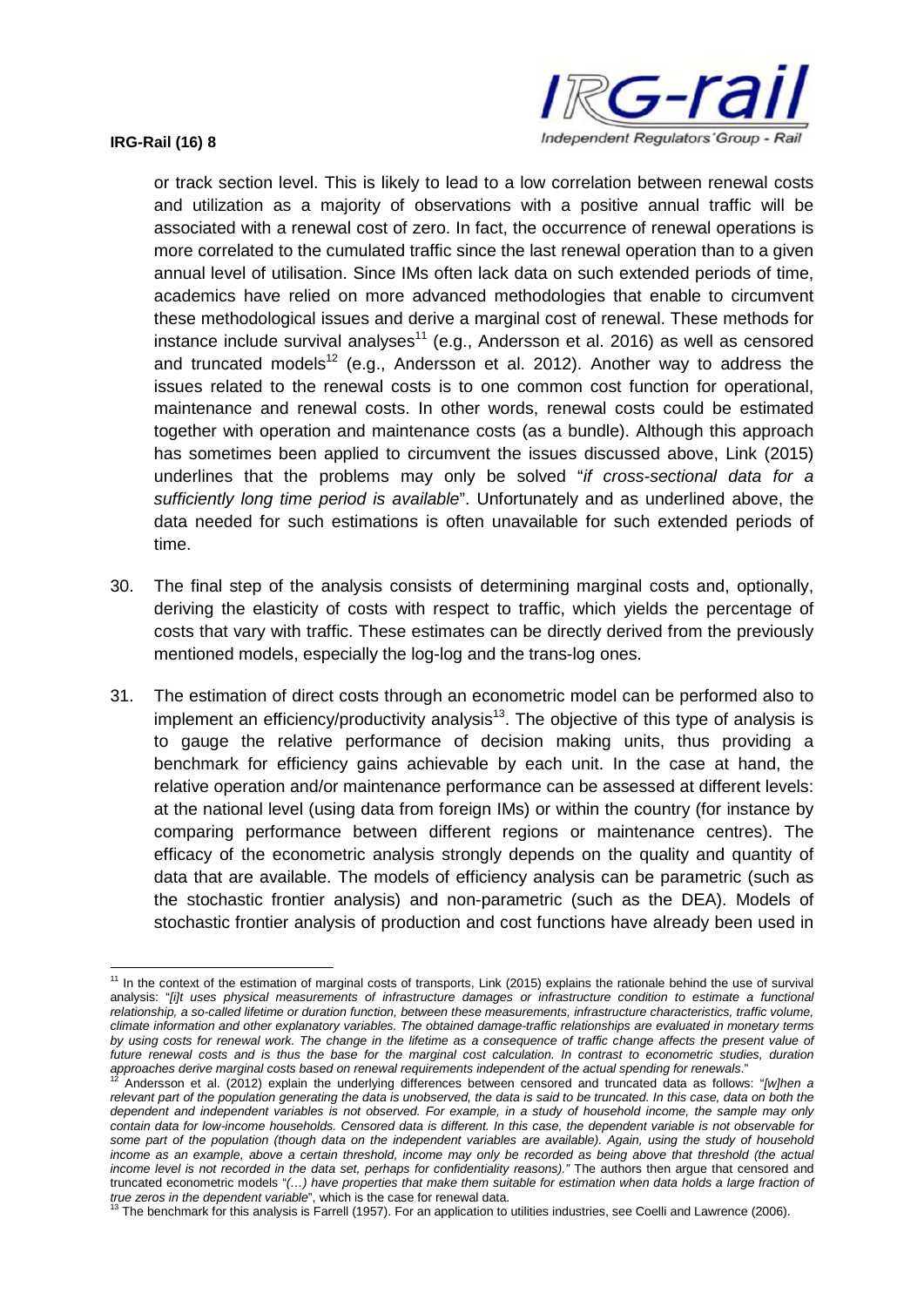

regulated sectors and sometimes applied to cases with only one firm (but with different branches or business units considered) $<sup>14</sup>$ .</sup>



## **Graph 1. Estimating marginal costs using econometric methodologies**

# **V. Practical problems**

- 32. A series of practical issues regarding the calculation of direct costs have been identified by IRG-Rail RBs. The issues concern both econometric and engineering methodologies.
- 33. A first strand of practical problems concerns the availability and quality of data used for such estimations. Regarding engineering estimations, Germany for instance underlined that the current book keeping system of its IM contained too many transactions and cost positions in the cost block "maintenance" which affected the practicability of the calculations. To enable experts to assess their relevance for direct cost calculation, these transactions and positions had to be clustered into more

<sup>&</sup>lt;sup>14</sup> See Coelli et al. (2013); and Cambini et al. (2014).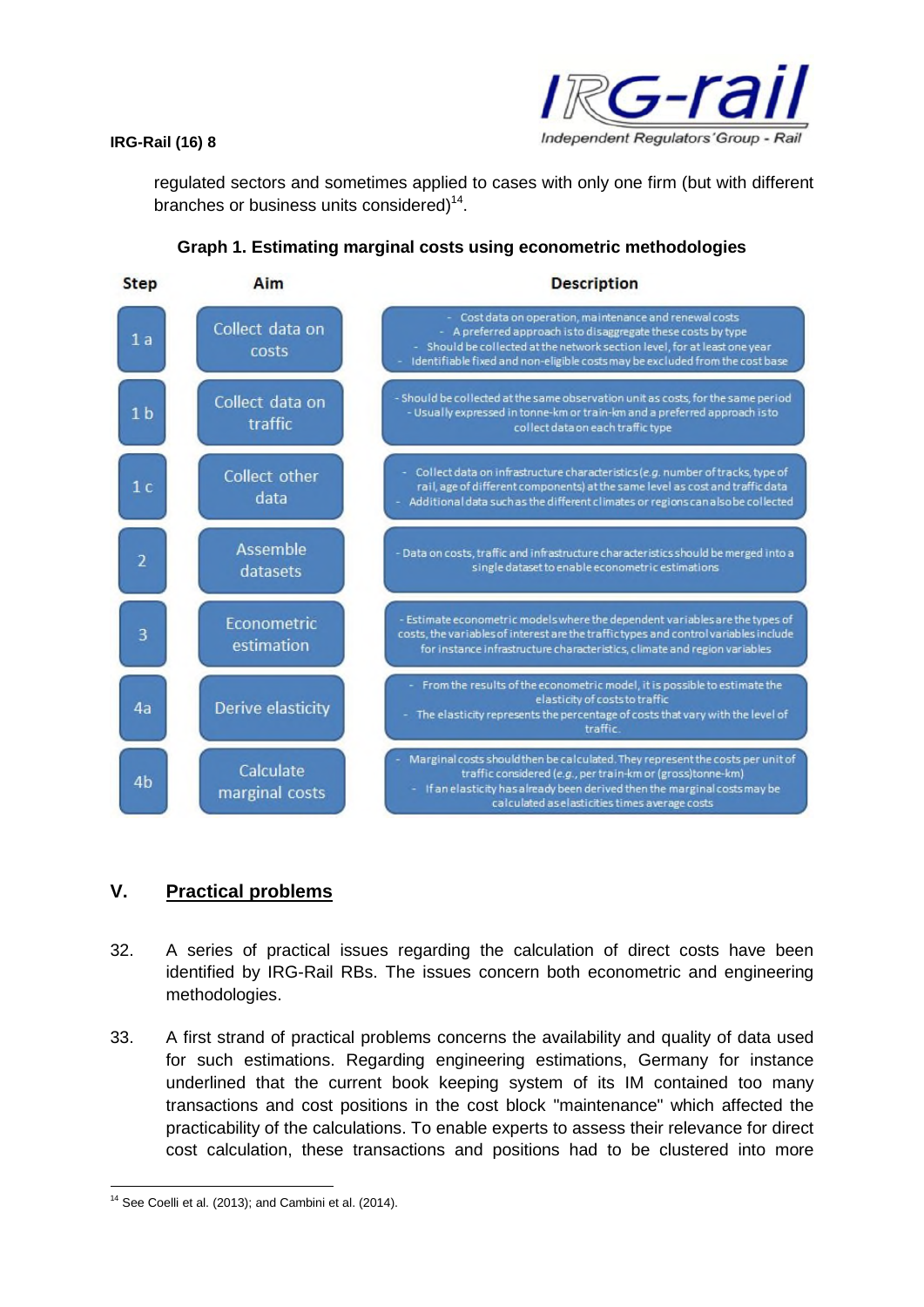

aggregated cost postitions. As for econometric analysis, France underlined that a non-negligible part of the observations meant to estimate maintenance costs had to be dropped prior to the final econometric estimations due to reporting errors which lead to abnormal values in the data. Moreover, a substantial part of IMs do not currently collect information on some traffic characteristics (*e.g.*, axle loads or speed of trains) that could be used to improve the quality of the econometric estimations of direct costs.

- 34. With respect to the engineering methodology, another aspect to be considered is the lack of transparency in the use of costs drivers when assessing direct costs. Following the standard definition, a "direct cost" refers to all cost items attributable to a cost center without the use of cost drivers or any allocation criteria. Consequently, costs are "direct" when the accounting system is capable of tracking activities and show that such activities are not joint with more than one service or network resources but attributable to a sole activity. For this reason, IMs need to adopt systems of accountancy that will keep close track of direct costs in a near future.
- 35. Another strand of practical problems lies in the fact that no turnkey solution can be provided for engineering or econometric methodologies. Indeed, both methodologies have to be tailored to fit national specificities. Regarding engineering methods, this can for instance be reflected in the fact that each IM has its own book keeping system and that transactions and booking positions will necessarily vary from one country to another, thus preventing the definition of a single methodology to deal with these issues. As for econometric methodologies, the absence of a turnkey solution may best be reflected in the fact that the choice of control variables or functional form will depend both on the type and quantity of data available as well as on the national characteristics of the network.
- 36. Closely related to the lack of turnkey solutions, a final strand of practical problems identified by some IRG-Rail RBs relates to the level of expertise needed to master the calculation of direct costs using these methodologies. This issue may concern both IMs and RBs who are respectively given the task of applying and reviewing one of these methodologies. For some IMs or RBs, the required expertise may not necessarily be available inhouse. In such cases, the actors may call on the assistance of an outside and independent consulting firm or expert to guide their respective tasks regarding the estimation of the directly incurred costs.

# **VI. Conclusion**

37. As the basic charging principle set out in Directive 2012/34/EU and, potentially, the minimum level of charges for the minimum access package<sup>15</sup>. IRG-Rail considers the correct evaluation of the cost that is directly incurred to be of prime importance. RBs

<sup>15</sup> See Recital 70 and Article 32(1) of Directive 2012/34/EU.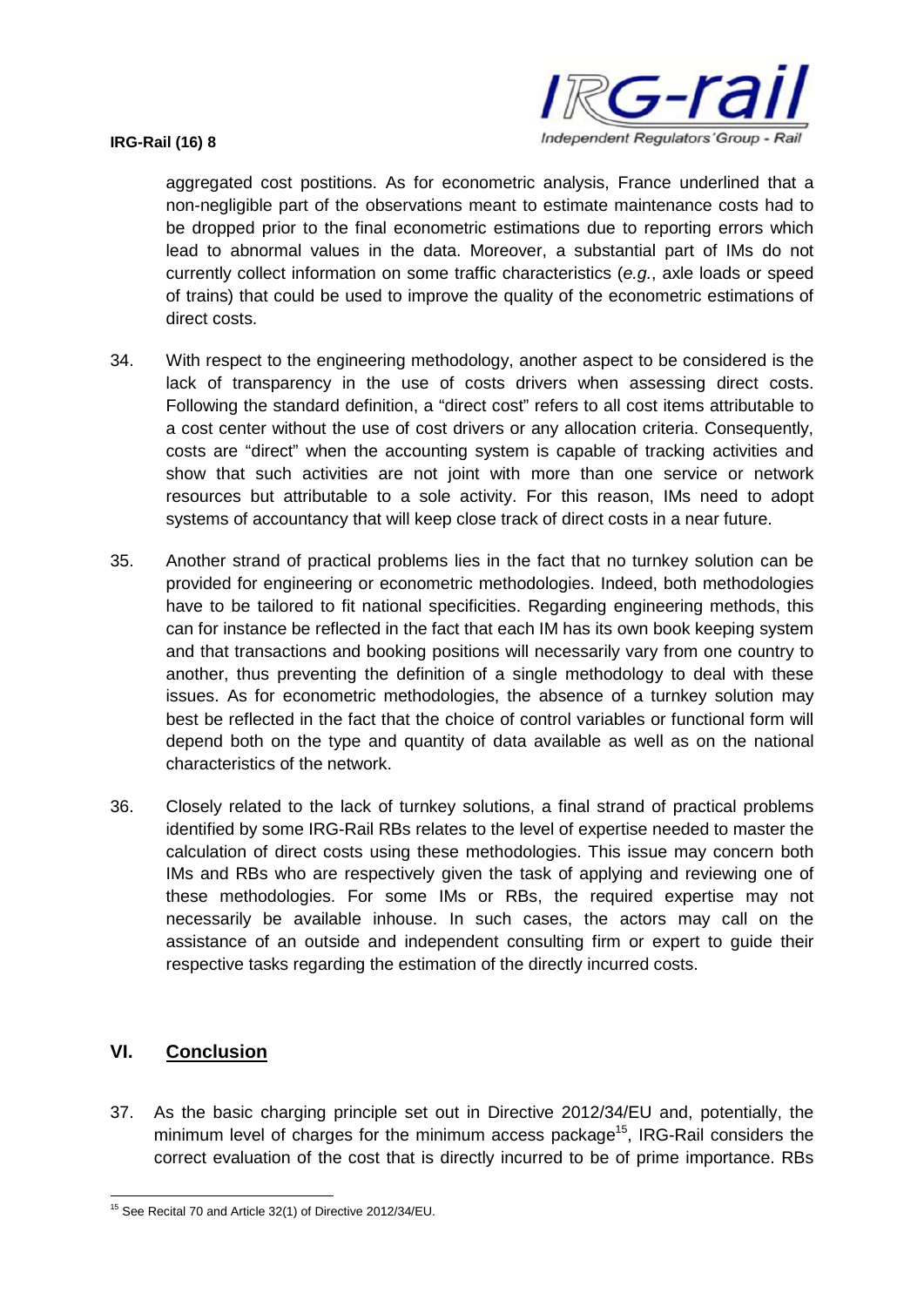

will thus attach great importance to reviewing the calculations of IMs as well as to making sure that the level of these charges remains over time a faithful reflection of the direct costs. To this end, IRG-Rail considers that:

- IMs need to ensure continuity in the disaggregation level of the data collected to estimate direct costs using econometric methodologies, notably to allow the use of panel data which increase the precision of the estimations. The level of disaggregation of the data should be in line with the methods applied to calculate direct costs;
- In a near future, IMs need to ensure that their cost accounting systems is capable of tracking the costs directly attributed to the use of the rail network, with reduced use of cost drivers;
- IMs need to provide RBs with the full datasets, information and documents which allow reproducing IMs' calculations of the direct costs. This will enable a thorough assessment of the calculations of direct costs by the RBs;
- Calculations of directly incurred costs should be periodically reviewed by the IM. The periodicity of updates should be in line with other relevant periods regarding the general review of the charging system, with a maximum of five years between two calculations;
- For comparison and verification purposes, RBs may request the IM to use an alternative methodology to calculate directly incurred costs under the provisions of Article 6 of Commission implementing regulation n°2015-909.